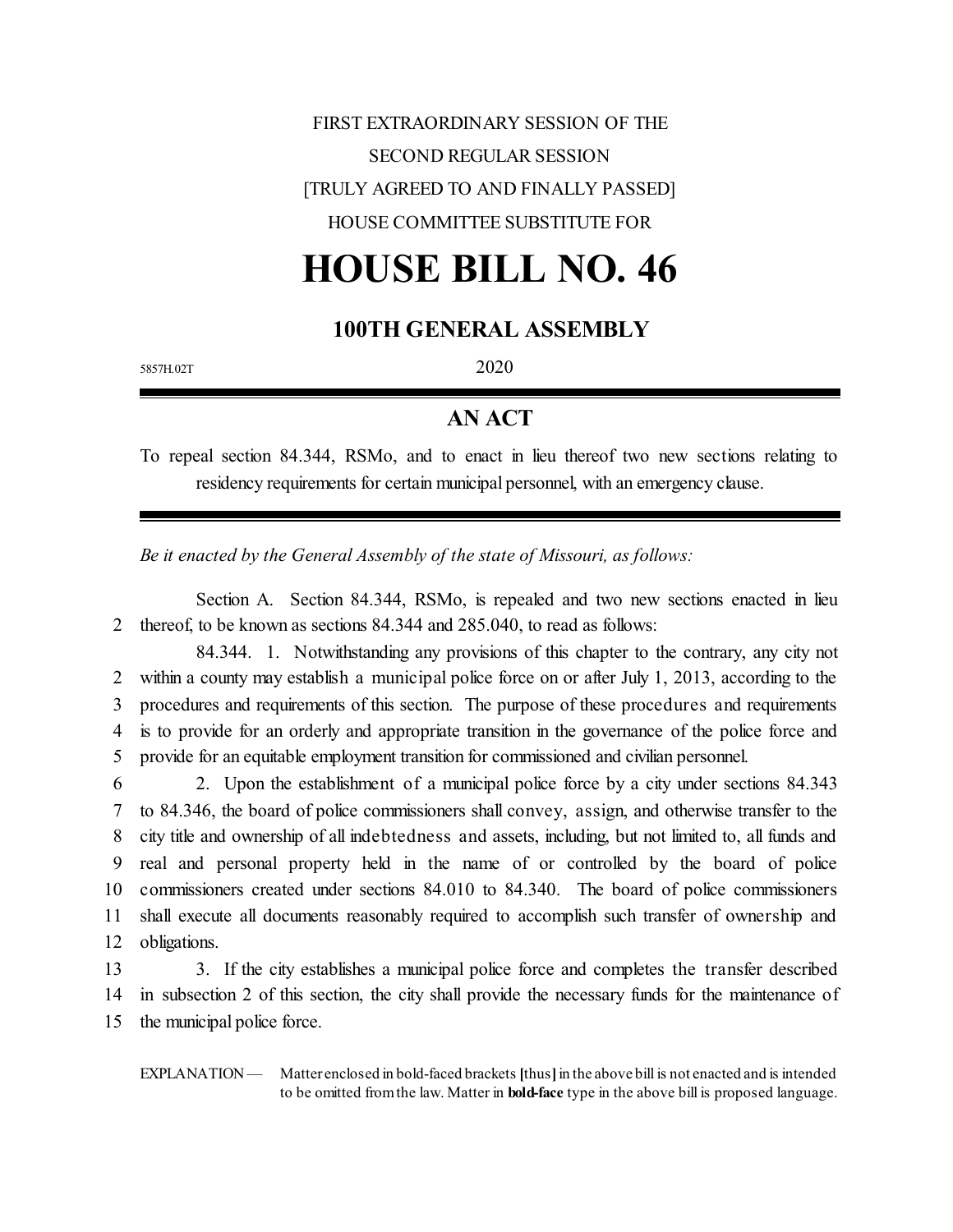#### $HCS$  HB 46 2

 4. Before a city not within a county may establish a municipal police force under this section, the city shall adopt an ordinance accepting responsibility, ownership, and liability as successor-in-interest for contractual obligations, indebtedness, and other lawful obligations of the board of police commissioners subject to the provisions of subsection 2 of section 84.345.

 5. A city not within a county that establishes a municipal police force shall initially employ, without a reduction in rank, salary, or benefits, all commissioned and civilian personnel of the board of police commissioners created under sections 84.010 to 84.340 that were employed by the board immediately prior to the date the municipal police force was established. Such commissioned personnel who previously were employed by the board may only be involuntarily terminated by the city not within a county for cause. The city shall also recognize all accrued years of service that such commissioned and civilian personnel had with the board of police commissioners. Such personnel shall be entitled to the same holidays, vacation, and sick leave they were entitled to as employees of the board of police commissioners.

 6. **(1)** Commissioned and civilian personnel **[**who were previously employed by the board**] of a municipal police force established under this se ction who are hired prior to September 1, 2023,** shall **[**continue to**] not** be subject**[**, throughout their employment for the city not within a county,**]** to a residency **[**rule no more restrictive than a**]** requirement of retaining a primary residence in a city not within a county **[**for a total of seven years and of then allowing them to**] but may be required to** maintain a primary residence **[**outside the city not within a county so long as the residence is**]** located within a one-hour response time.

 **(2) Commissioned and civilian personnel of a municipal police force established under this section who are hired after August 31, 2023, may be subject to a residency rule no more restrictive than a requirement of retaining a primary residence in a city not within a county for a total of seven years and of then allowing the personnel to maintain a primary residence outside the city not within a county so long as the primary residence is located within a one-hour response time.**

 7. The commissioned and civilian personnel who retire from service with the board of police commissioners before the establishment of a municipal police force under subsection 1 of this section shall continue to be entitled to the same pension benefits provided under chapter 86 and the same benefits set forth in subsection 5 of this section.

 8. If the city not within a county elects to establish a municipal police force under this section, the city shall establish a separate division for the operation of its municipal police force. The civil service commission of the city may adopt rules and regulations appropriate for the unique operation of a police department. Such rules and regulations shall reserve exclusive authority over the disciplinary process and procedures affecting commissioned officers to the civil service commission; however, until such time as the city adopts such rules and regulations,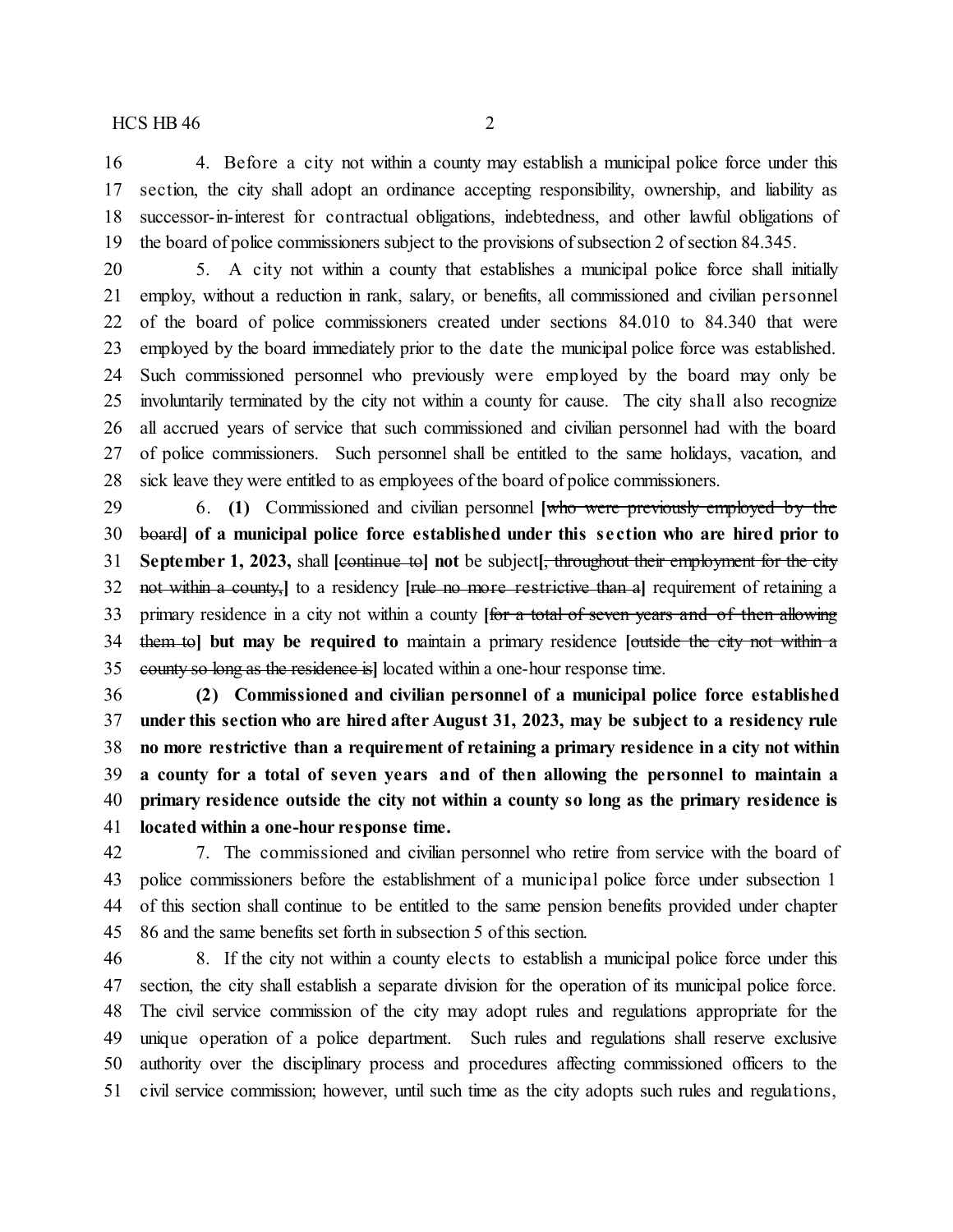the commissioned personnel shall continue to be governed by the board of police commissioner's rules and regulations in effect immediately prior to the establishment of the municipal police force, with the police chief acting in place of the board of police commissioners for purposes of applying the rules and regulations. Unless otherwise provided for, existing civil service commission rules and regulations governing the appeal of disciplinary decisions to the civil service commission shall apply to all commissioned and civilian personnel. The civil service commission's rules and regulations shall provide that records prepared for disciplinary purposes shall be confidential, closed records available solely to the civil service commission and those who possess authority to conduct investigations regarding disciplinary matters pursuant to the civil service commission's rules and regulations. A hearing officer shall be appointed by the civil service commission to hear any such appeals that involve discipline resulting in a suspension of greater than fifteen days, demotion, or termination, but the civil service commission shall make the final findings of fact, conclusions of law, and decision which shall be subject to any right of appeal under chapter 536.

 9. A city not within a county that establishes and maintains a municipal police force under this section:

 (1) Shall provide or contract for life insurance coverage and for insurance benefits providing health, medical, and disability coverage for commissioned and civilian personnel of the municipal police force to the same extent as was provided by the board of police commissioners under section 84.160;

 (2) Shall provide or contract for medical and life insurance coverage for any commissioned or civilian personnel who retired from service with the board of police commissioners or who were employed by the board of police commissioners and retire from the municipal police force of a city not within a county to the same extent such medical and life insurance coverage was provided by the board of police commissioners under section 84.160;

 (3) Shall make available medical and life insurance coverage for purchase to the spouses or dependents of commissioned and civilian personnel who retire from service with the board of police commissioners or the municipal police force and deceased commissioned and civilian personnel who receive pension benefits under sections 86.200 to 86.366 at the rate that such dependent's or spouse's coverage would cost under the appropriate plan if the deceased were living; and

 (4) May pay an additional shift differential compensation to commissioned and civilian personnel for evening and night tours of duty in an amount not to exceed ten percent of the officer's base hourly rate.

 10. A city not within a county that establishes a municipal police force under sections 84.343 to 84.346 shall establish a transition committee of five members for the purpose of: